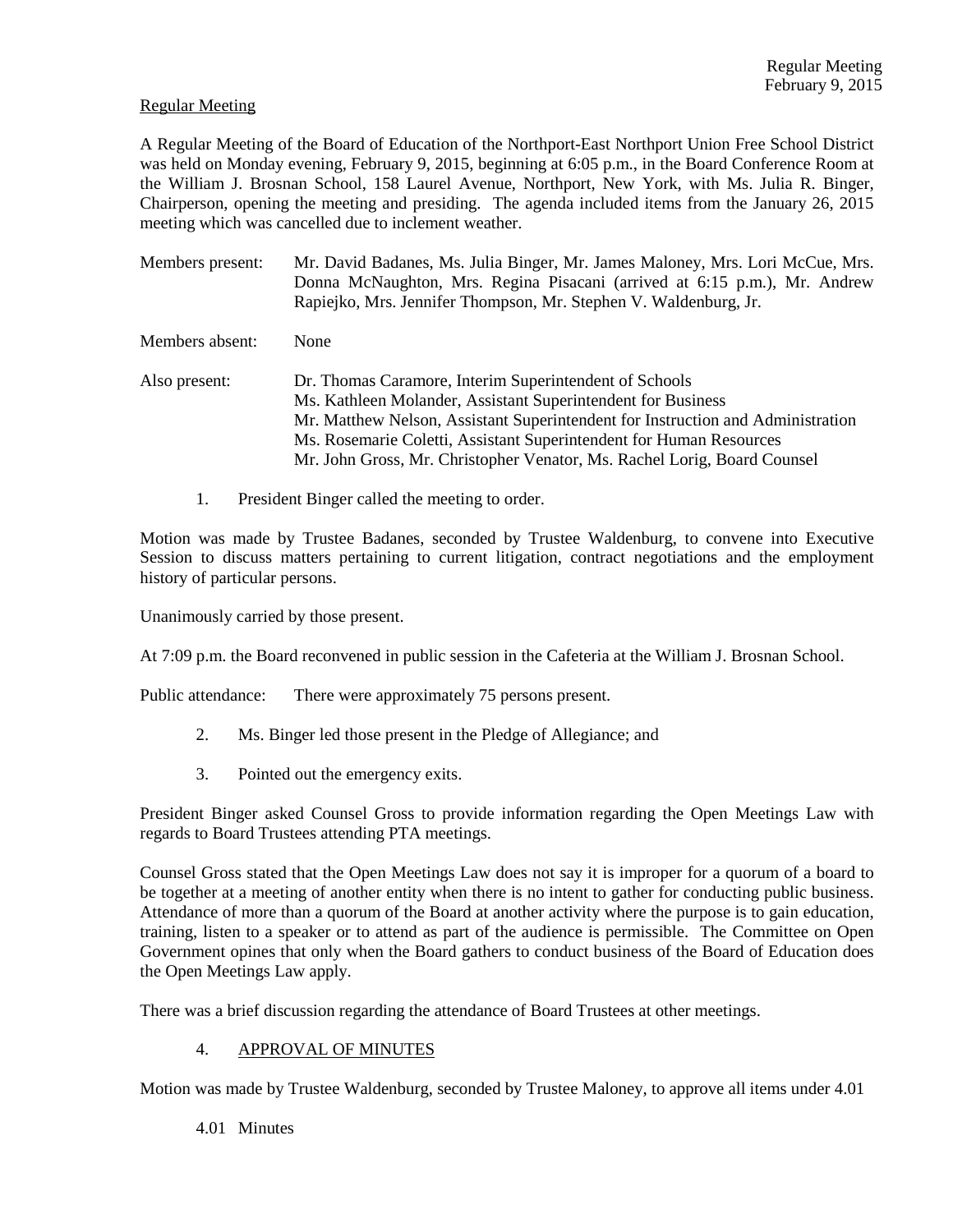# 4.01.1 Regular Meeting, January 12, 2015

Unanimously carried.

# 5. SPECIAL REPORTS/ANNOUNCEMENTS FROM THE SUPERINTENDENT

5.01 Accomplishments of Staff and Students

Dr. Thomas Caramore, Interim Superintendent of Schools, made the following announcements: The Northport High School National Honor Society inducted approximately 150 students at a very impressive and well attended ceremony. Northport High School Senior Mike Brannigan was featured in Sports Illustrated as the National High School Student of the Month. The Western Suffolk BOCES Shared Services directory cover features three Board members. The Children's Concert will be held on February  $11<sup>th</sup>$  at 7:00 p.m. featuring Disney music. The snow makeup calendar days of May 22<sup>nd</sup> and May 26<sup>th</sup> are now school days and if there are any additional snow days they will be taken from the April break. Due to the snow storms there will be two extra days added for kindergarten registration.

 5.01.1 President Binger presented the New York State School Boards Association Board U Board Excellent Award to Trustee Lori McCue, Trustee Donna McNaughton, and Trustee Jennifer Thompson, recognizing extensive time and effort for school board members who strive to continually expand their governance knowledge and skills.

 5.02 Dr. Thomas Caramore, Interim Superintendent of Schools, discussed the 2015-2016 budget development process.

Dr. Caramore stated that the budget process started back in October/November with the guidelines being distributed by the Assistant Superintendent for Business. A careful review of all budget codes, line by line, for possible reduction in expenditures is performed and a review of staffing is completed by the Assistant Superintendent for Human Resources with an emphasis on appropriate staffing to continue programs. Once the District receives its tax levy limit on approximately March 1<sup>st</sup> capital projects will be discussed. The Board will be touring the District buildings on March 14<sup>th</sup> and will review completed projects. The revenue side of the budget will be reviewed and recommendations for a final budget that is at or below the recommended tax increase will be presented to the Board. Dr. Caramore stated that he will continue the trend that the Board has established for the last three years. Dr. Caramore noted that the UTN and clerical units are without a contract and the contracts for the other units will expire June 30, 2015. Governor Cuomo is withholding specific state aid which may not be available until after the April  $1<sup>st</sup>$ deadline. Dr. Caramore noted that the District's state aid ratio is one of the lowest in Western Suffolk BOCES. Dr. Caramore reviewed the 2015-2016 Budget Cycle Calendar.

There was a brief discussing regarding state aid, CPI, and calculation of the tax cap.

5.03 For Information: Upcoming Meetings.

President Binger announced that the Superintendent Search has been narrowed down to four candidates and the interviews will be held this week.

Dr. Caramore stated that the 2015-2015 School Calendar should be on the agenda for the next Board meeting.

The President of the Board reviewed the upcoming Board of Education meetings scheduled for March 2<sup>nd</sup>, March  $9<sup>th</sup>$ , March  $16<sup>th</sup>$  and March  $23<sup>rd</sup>$ .

# 6. COMMUNICATIONS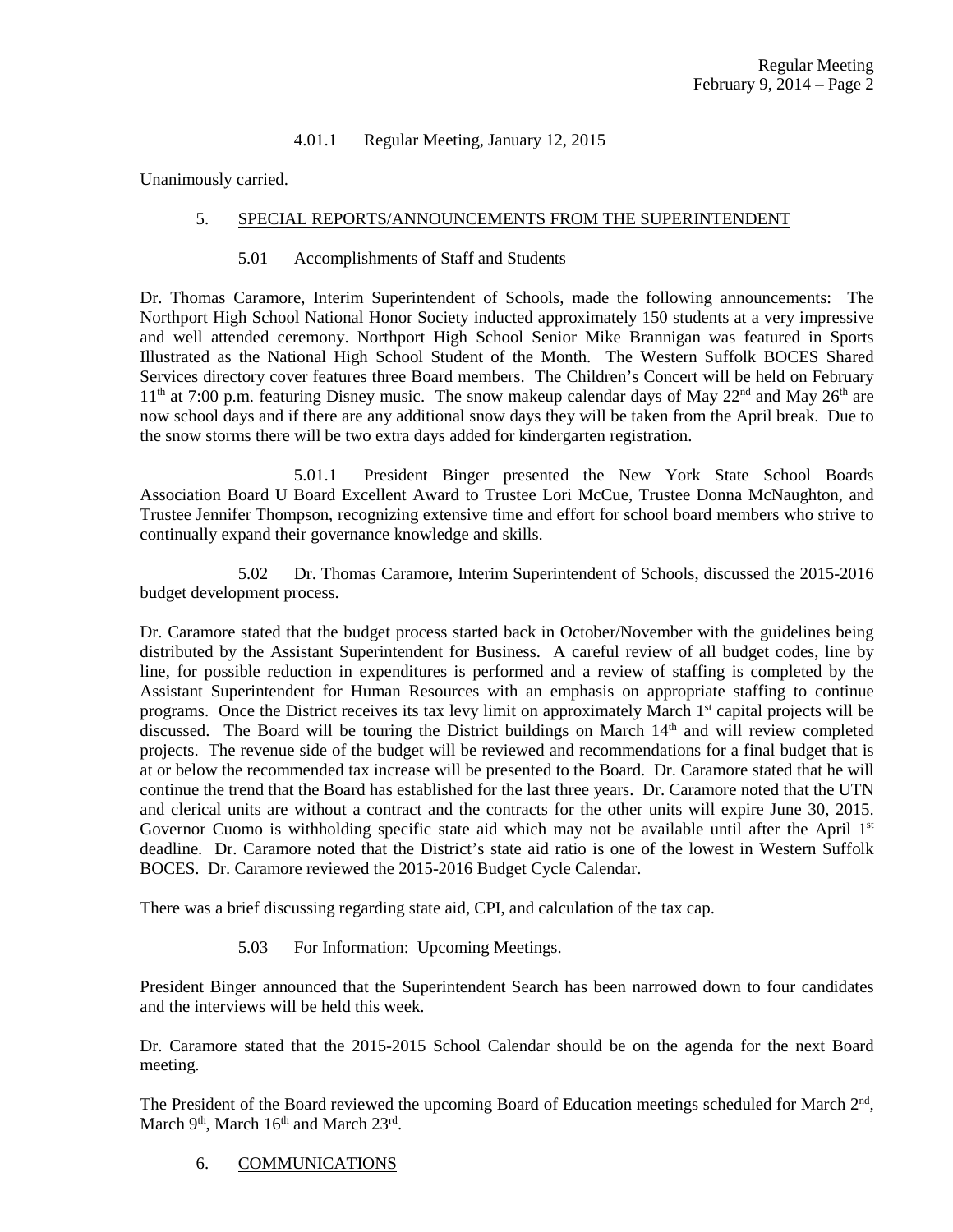Communications received regarding District Fields:

6.01.1 E-mail from Mr. Steve Klis, received January 7, 2015 6.01.2 E-mail from Ms. Kathy Smith, received January 12, 2015 6.01.3 E-mail from Lori & Michael Langella, received January 13, 2015 6.01.4 E-mail from Ms. Ann Marie Little, received January 13, 2015 6.01.5 E-mail from Suzanne & Jim Fox, received January 13, 2015 6.01.6 E-mail from Ms. Claudia Cetta, received January 13, 2015 6.01.7 E-mail from Ms. Michele Bica, received January 13, 2015 6.01.8 E-mail from Ms. Lara McKenna, received January 13, 2015 6.01.9 E-mail from Ms. Jennifer Schuman, received January 13, 2015 6.01.10 E-mail from Ms. Michelle Power, received January 13, 2015 6.01.11 E-mail from Ms. Ann McLam, received January 13, 2015 6.01.12 E-mail from TJC523, received January 13, 2015 6.01.13 E-mail from Ms. Paula Healy, received January 13, 2015 6.01.14 E-mail from Ms. Gina Cartwright, received January 13, 2015 6.01.15 E-mail from Ms. Stephanie Gilligan, received January 13, 2015 6.01.16 E-mail from Ms. Stacey Klis, received January 13, 2015 6.01.17 E-mail from Ms. Amy Deal, received January 14, 2015 6.01.18 E-mail from Ms. Agnes Fitzgerald, received January 14, 2015 6.01.19 E-mail from Mr. Gerry Zimmerman, received January 14, 2015 6.01.20 E-mail from Ms. Una Murdoch, received January 15, 2015 6.01.21 E-mail from Ms. Diane O'Hara, received January 15, 2015 6.01.22 E-mail from Ms. Nicole Hedgecock, received January 15, 2015 6.01.23 E-mail from Ms. Jeanne Vivona, received January 15, 2015 6.01.24 E-mail from Mr. Scott Lewis, received January 26, 2015 6.01.25 E-mail from Mr. Mike Webb, received January 26, 2015 6.01.26 E-mail from Ms. Nicole Stola, received January 26, 2015 6.01.27 E-mail from Mr. Terry Kippley, received January 26, 2015

Mr. Frank Stola addressed the Board stating that he is a parent of three children in the school district and the condition of the athletic fields are embarrassing and dangerous including the condition of the bleachers. Mr. Stola stated that he wanted to bring this to the attention of the Board and asked them to do something about it.

Dr. Caramore stated that the District has not approved a bond for District improvements since 2000, noting that it is very difficult, especially with the tax cap, to take care of things that need to be taken care of. Dr. Caramore stated that in his opinion the only way to take care of the needs of the District is through a comprehensive bond vote with community support behind it. Dr. Caramore stated that it is very important that residents understand that some of the facilities are in really poor shape and need to be addressed.

# 7. PUBLIC PARTICIPATION

| Name                             | Comment                                                                        |
|----------------------------------|--------------------------------------------------------------------------------|
| Lisa Becker Giangiulio<br>Parent | Read a letter to the Board in support of implementing full day<br>kindergarten |
| Dean Schlanger<br>Parent         | Stated his support of implementing full day kindergarten                       |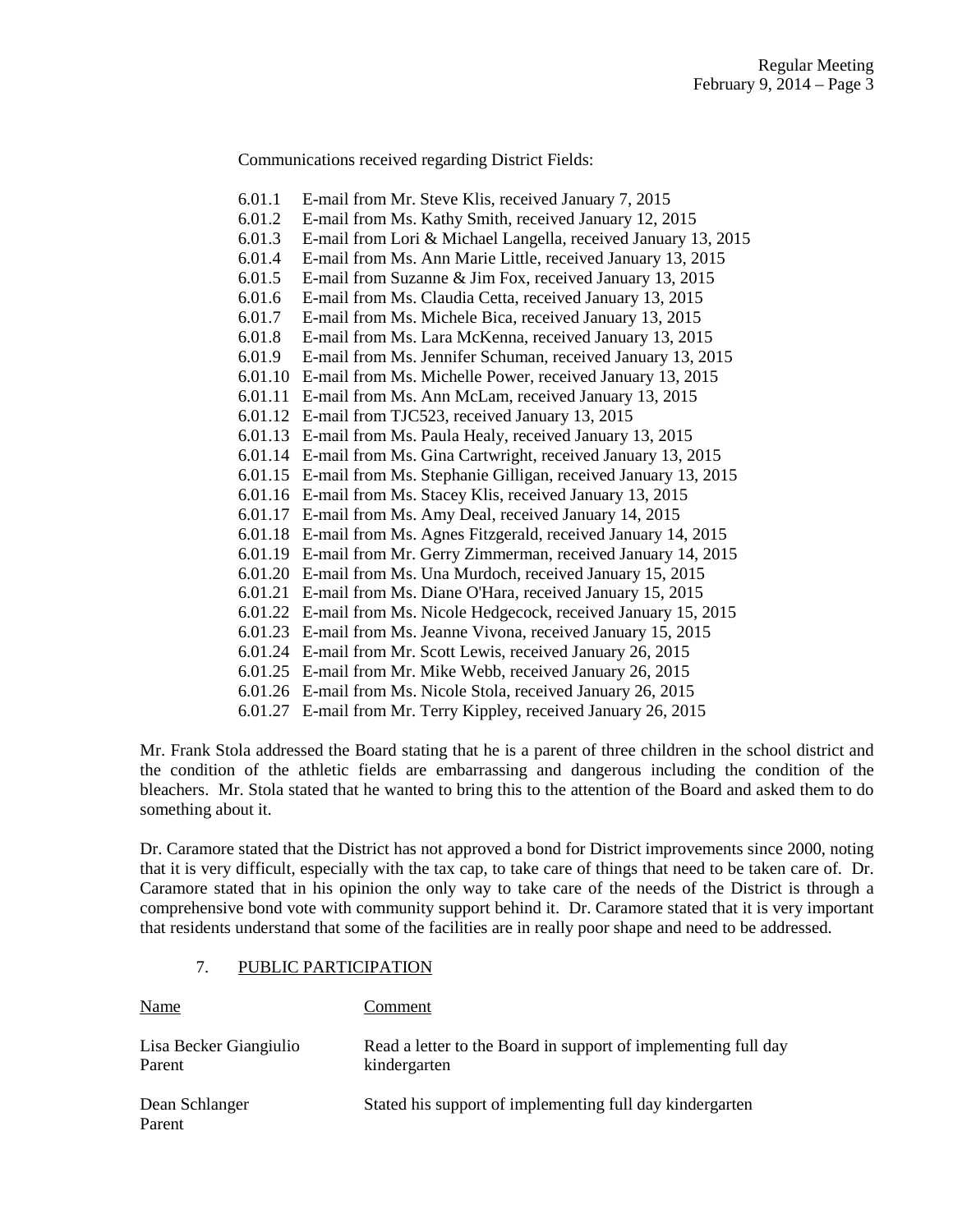| Katie Joseph<br>Parent              | Stated her support of implementing full day kindergarten                                                                                                                      |
|-------------------------------------|-------------------------------------------------------------------------------------------------------------------------------------------------------------------------------|
| Maureen Lazauskas<br>Resident       | Stated her support of implementing full day kindergarten                                                                                                                      |
| David Stein<br>Parent               | Stated his support of implementing full day kindergarten and presented a<br>petition to the Board signed by approximately 2,000 people in support of<br>full day kindergarten |
| <b>Christopher Donlan</b><br>Parent | Stated his support of implementing full day kindergarten                                                                                                                      |
| Shawne Albero<br>Parent             | Stated her support in implementing full day kindergarten                                                                                                                      |
| Sara Abbass<br>Parent               | Stated her support of implementing full day kindergarten and her concern<br>about the lack of parental involvement in the classroom.                                          |

Trustee Thompson stated that there is a policy regarding parental involvement in the school and she would research it and get back to Ms. Abbass.

There was a brief discussion regarding student use of electronics during recess and Dr. Caramore stated he will speak to the principals regarding the procedures.

| Denise Summers Mumm | Read a letter to the Board regarding the budget process, transparency, |
|---------------------|------------------------------------------------------------------------|
| UTN-EN              | State Comptrollers Audit, the formation of a budget and finance        |
|                     | committee and support for implementing full day kindergarten.          |

Dr. Caramore stated that he needed more time to work with the administrators to go over the actual numbers and modifications needed at the schools. Dr. Caramore stated that the District has to generate a surplus every year so the tax rate does not go up. Dr. Caramore stated that he is confident that he will be able to accomplish a number of things within the budget.

Trustee McCue stated that there is a perception that the Board is not supportive of implementing a full day kindergarten program and stated that she believes the Board is in favor of putting forward a full day kindergarten program but needs the support of the community to come out and vote on the budget.

| Stephanie Ferland<br>Parent               | Stated her support for the implementation of full day kindergarten.                                                                                                                      |
|-------------------------------------------|------------------------------------------------------------------------------------------------------------------------------------------------------------------------------------------|
| Lisa Hamada<br>Lovena Gonzales<br>Parents | Stated their support for the implementation of a full day kindergarten<br>program especially for the English Language Learners                                                           |
| Jay Eisenberg<br>Parent                   | Asked what the parameters were for the students to be outside for recess<br>during the cold weather and stated his concern regarding students using<br>electronic devises during recess. |

Dr. Caramore stated that he will speak with the principals regarding the procedures for recess.

| Rachel Friedman | Asked how the District gets information to residents regarding funding for |
|-----------------|----------------------------------------------------------------------------|
| Parent          | full day kindergarten when they don't have children in the schools.        |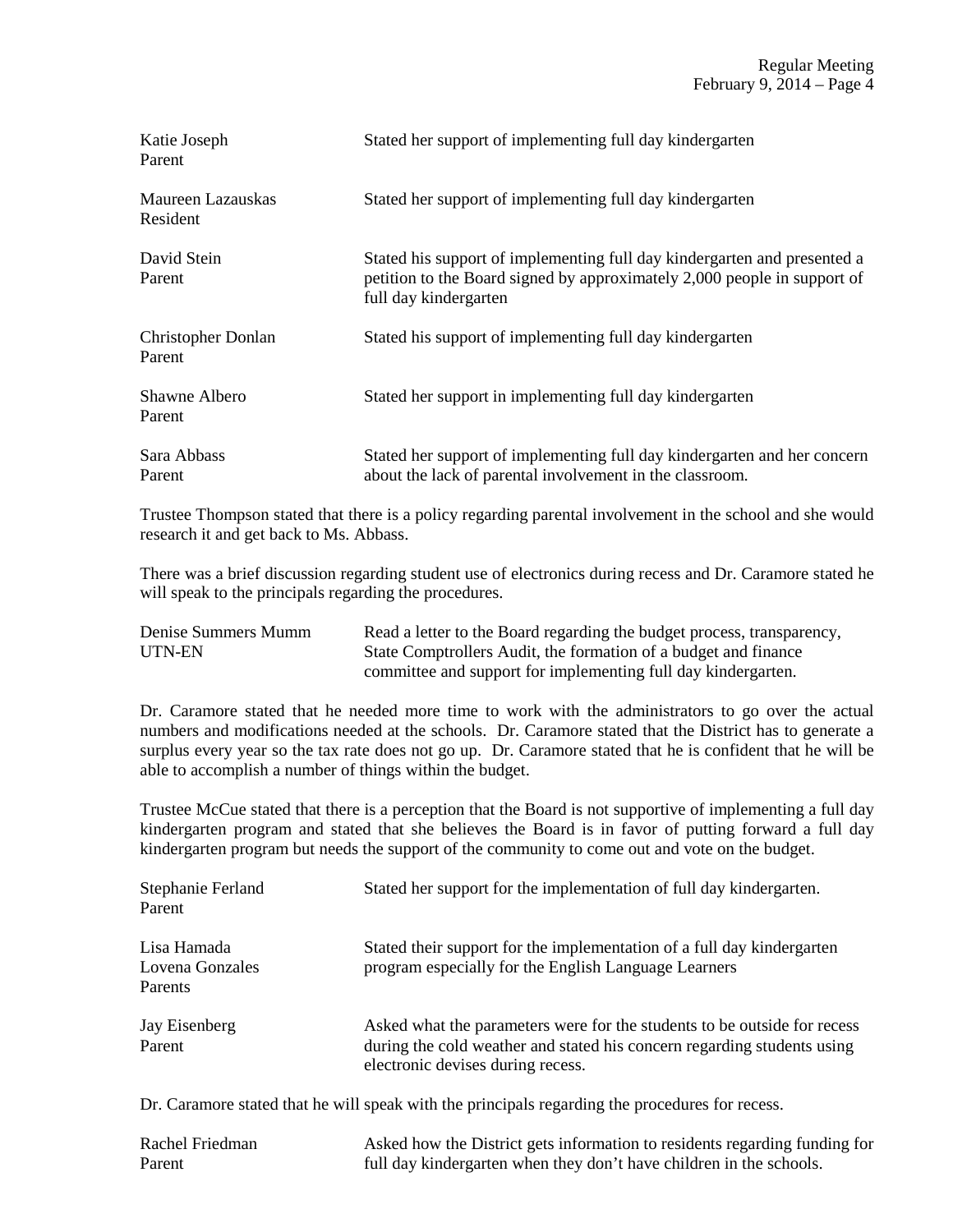Ms. Kathleen Molander, Assistant Superintendent for Business, stated that the budget brochures are mailed to every resident in the District.

Tracy Bernson Stated her support for implementing a full day kindergarten program and Parent asked if the current teachers were asked about half day vs. full day kindergarten.

Dr. Caramore stated that they will be speaking with the current kindergarten teachers regarding curriculum for a full day program which would have to be developed before September.

Mary Gilmore Stated that the District should be cautious about too much parental Parent **involvement** in the classroom.

#### 8. SUPERINTENDENT'S REPORT, GENERAL - FOR BOARD ACTION

Motion was made by Trustee Waldenburg, seconded by Trustee Badanes, to approve items 8.01 and 8.02.

 8.01 Approving the Personnel Actions Report, dated January 26, 2015, attached and made part of the official minutes.

President Binger noted the retirements of Gail Kowalchik, Teacher Aide at Northport High School and Ruth Martin, Teacher Aide at Dickinson Avenue School.

8.02 Approving Schedule J, Committee on Special Education

Vote on Trustee Waldenburg's motion to approve items 8.01 and 8.02 was unanimously carried.

Motion was made by Trustee McCue, seconded by Trustee Thompson, to move item 8.04 ahead of item 8.03.

Unanimously carried.

Motion was made by Trustee McCue, seconded by Trustee Waldenburg, to approve item 8.04.

 8.04 Approving the Personnel Action Report, dated February 9, 2015, attached and made part of the official minutes.

Unanimously carried.

Motion was made by Trustee Thompson, seconded by Trustee Badanes, to approve item 8.03.

8.03 Receiving for a first reading the following policies:

 8.03.1 Policy #5550 Student Privacy 8.03.2 Policy #0300 Accountability 8.03.3 Policy #1400 Public Complaints 8.03.4 Policy #4325 Academic Intervention Services 8.03.5 Policy #4511 Textbook Selection and Adoption 8.03.6 Policy #4750 Promotion and Retention of Students 8.03.7 Policy #2400 Board of Education Meetings

At 10:30 p.m., motion was made by Trustee Badanes, seconded by Trustee Waldenburg, to extend the meeting.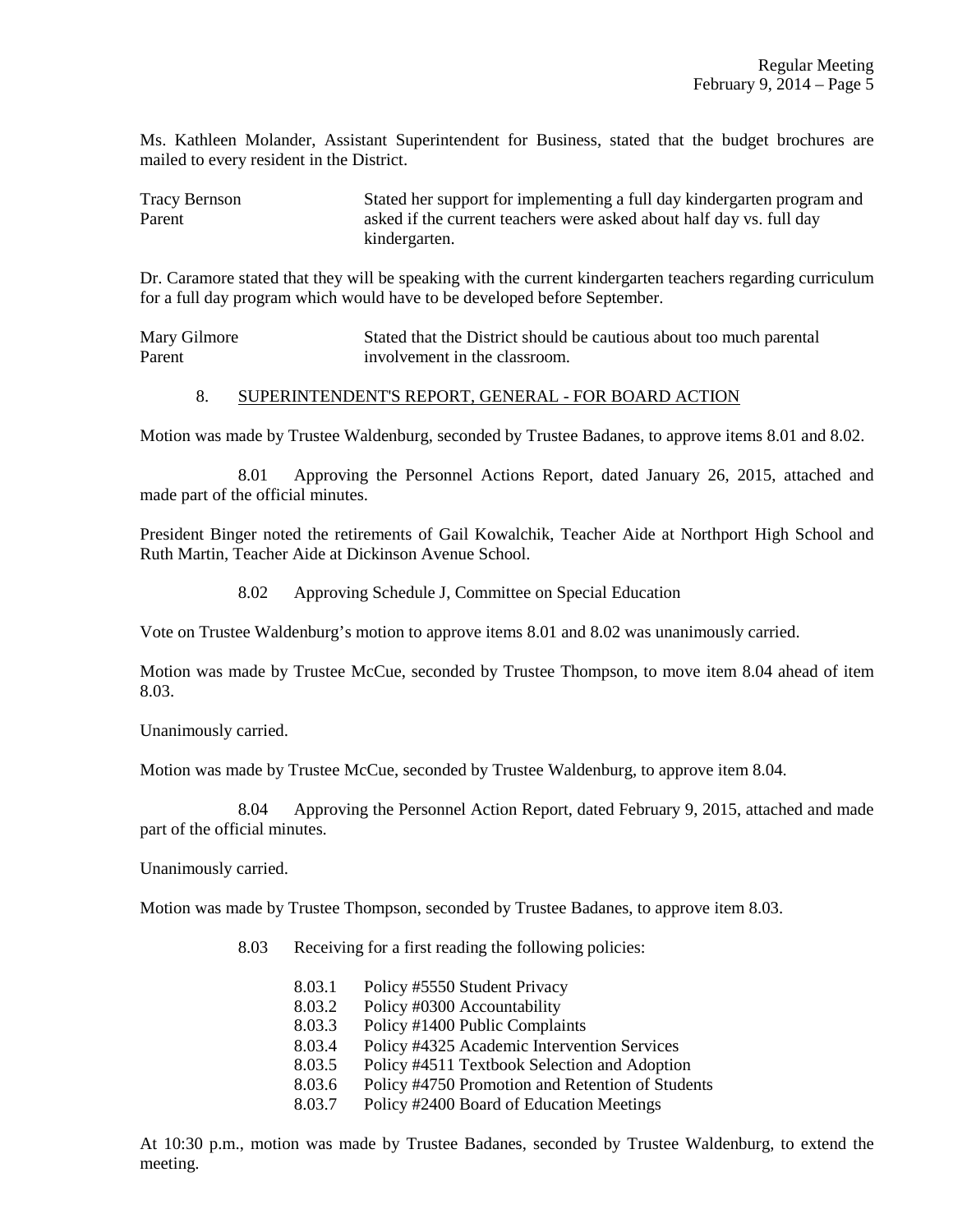Unanimously carried.

The Board reviewed each policy page by page and discussed revisions to the policies.

Motion was made by Trustee Thompson, seconded by Trustee Badanes, to approve item 8.03 with recommended revisions.

Unanimously carried.

30, 2014

Motion was made by Trustee Waldenburg, seconded by Trustee McCue, to approve all items under 9.

#### 9. SUPERINTENDENT'S REPORT, FINANCIAL – FOR BOARD ACTION

 9.01 Declaring the attached list of equipment owned by the School District that is no longer cost effective to repair as surplus and approve disposal in accordance with Board Policy.

Trustee Pisacani requested additional information regarding the condition of the equipment being disposed.

 9.02 Approving the Treasurer's Report and Monthly Summary of Receipts and Disbursements

- 9.02.1 Treasurer's Report for the period November 1, 2014 through November
	- 9.02.2 Monthly Summary of Receipts and Disbursements for November 2014
		- 9.03 Approving Schedule of Investments
			- 9.03.1 Schedule of Investments as of November 30, 2014
		- 9.04 Approving Collateral Report:
			- 9.04.1 Collateral Report for November 2014
		- 9.05 Approving Bank Reconciliation Report
			- 9.05.1 Bank Reconciliation Report for the month ended November 30, 2014
		- 9.06 Approving General Fund Projected Cash Flow Statement:

 9.06.1 For the year ending 2014-2015, Actual Data July 1, 2014 – November 30, 2014, Estimated Data December 1, 2014 – June 30, 2015

9.07 Approving Monthly Revenue and Budget Status Report, School Lunch Fund:

 9.07.1 Monthly Revenue and Budget Status Report, School Lunch Fund for the month ending November 30, 2014

9.08 Approving Monthly Revenue and Budget Status Report, Special Aid Fund:

 9.08.1 Monthly Revenue and Budget Status Report, Special Aid Fund for the month ending November 30, 2014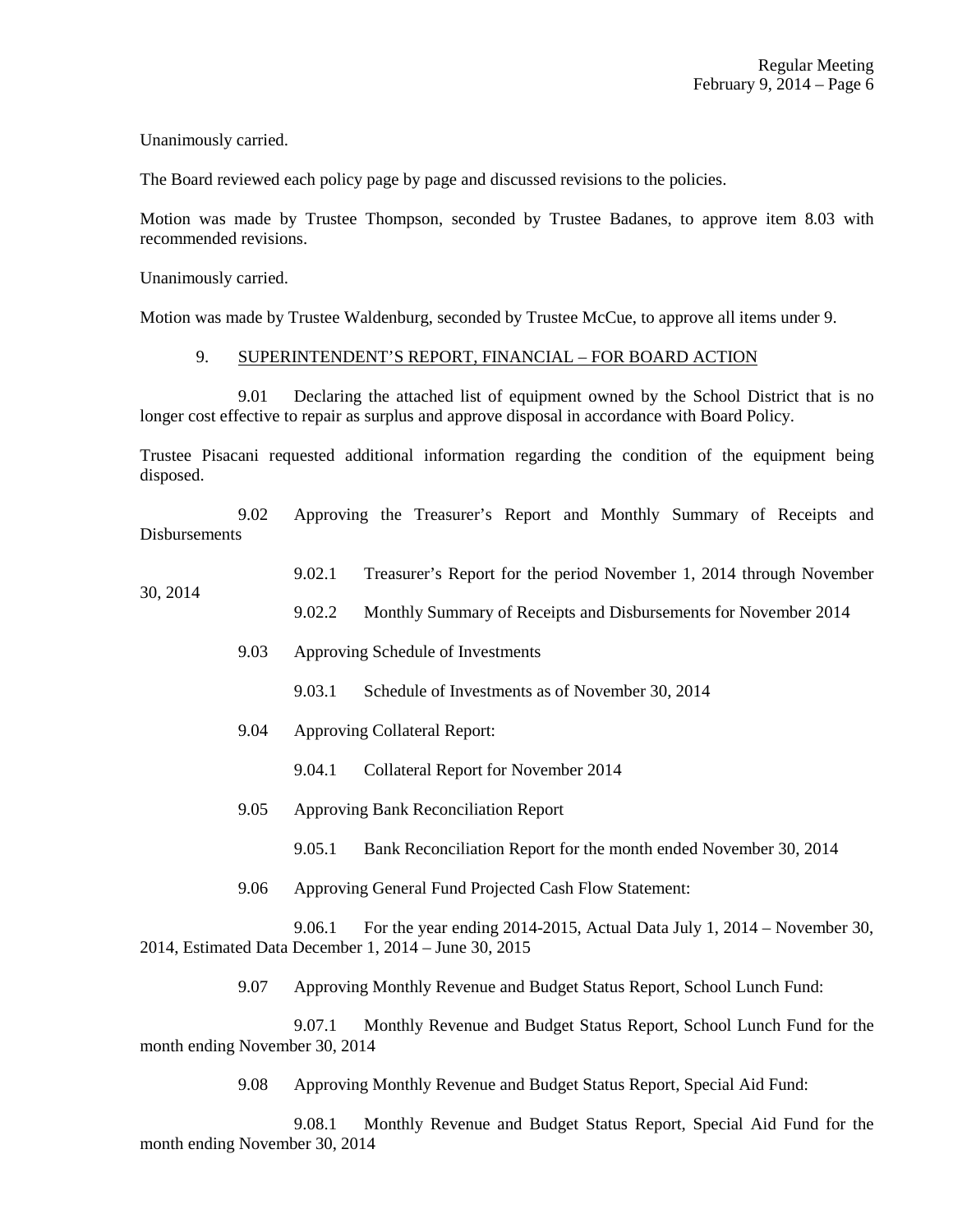9.09 Approving Monthly Revenue and Budget Status Report, General Fund:

 9.09.1 Monthly Revenue and Budget Status Report, General Fund for the month ending November 30, 2014

9.10 Approving Monthly Revenue and Budget Status Report, Capital Fund:

 9.10.1 Monthly Revenue and Budget Status Report, Capital Fund for the month ending November 30, 2014

 9.11 Approving School Lunch Profit and Loss Statement for the month ending November 30, 2014

9.12 Approving transfer of general fund appropriations in the 2014-2015 budget

 9.13 Approving the 2014-2015 non-resident tuition charges and the 2013-2014 actual non-resident tuition charges, identifying the amounts that will be charged to other school districts for any of their students who are enrolled in our District

 9.14 Approving the following documents related to the auditorium renovations at Northport High School:

| 9.14.1                       | General Allowance Authorization #1 for SED #58-04-04-03-0-003-021, |
|------------------------------|--------------------------------------------------------------------|
| in the amount of $$7,000.00$ |                                                                    |
| 9.14.2                       | General Allowance Authorization #1 for SED #58-04-04-03-0-007-016, |
| in the amount of $$1,000.00$ |                                                                    |
| 9.14.3                       | General Allowance Authorization #2 for SED #58-04-04-03-0-010-027, |
| in the amount of $$7,000.00$ |                                                                    |
| 9.14.4                       | Change Order #1 for SED #58-04-04-03-0-010-027, increase in the    |
| amount of \$723.27           |                                                                    |

 9.15 Approving a Supplementary Education Services Agreement between the Northport-East Northport Union Free School District and Clifford S. Trotter Associates

 9.16 Approving a Supplementary Education Services Agreement between the Northport-East Northport Union Free School District and Karen Korematsu

 9.17 Approving a Rider to Agreement between the Board of Education of the Northport-East Northport Union Free School District and Alert Coach Lines, Inc.

 9.18 Approving a Rider to Agreement between the Board of Education of the Northport-East Northport Union Free School District and Classic Coach

 9.19 Approving a Rider to Agreement between the Board of Education of the Northport-East Northport Union Free School District and Gerber Tours

 9.20 Approving a Rider to Agreement between the Board of Education of the Northport-East Northport Union Free School District and North Fork Express (NAS)

 9.21 Approving a Rider to Agreement between the Board of Education of the Northport-East Northport Union Free School District and North Fork Express (NHS)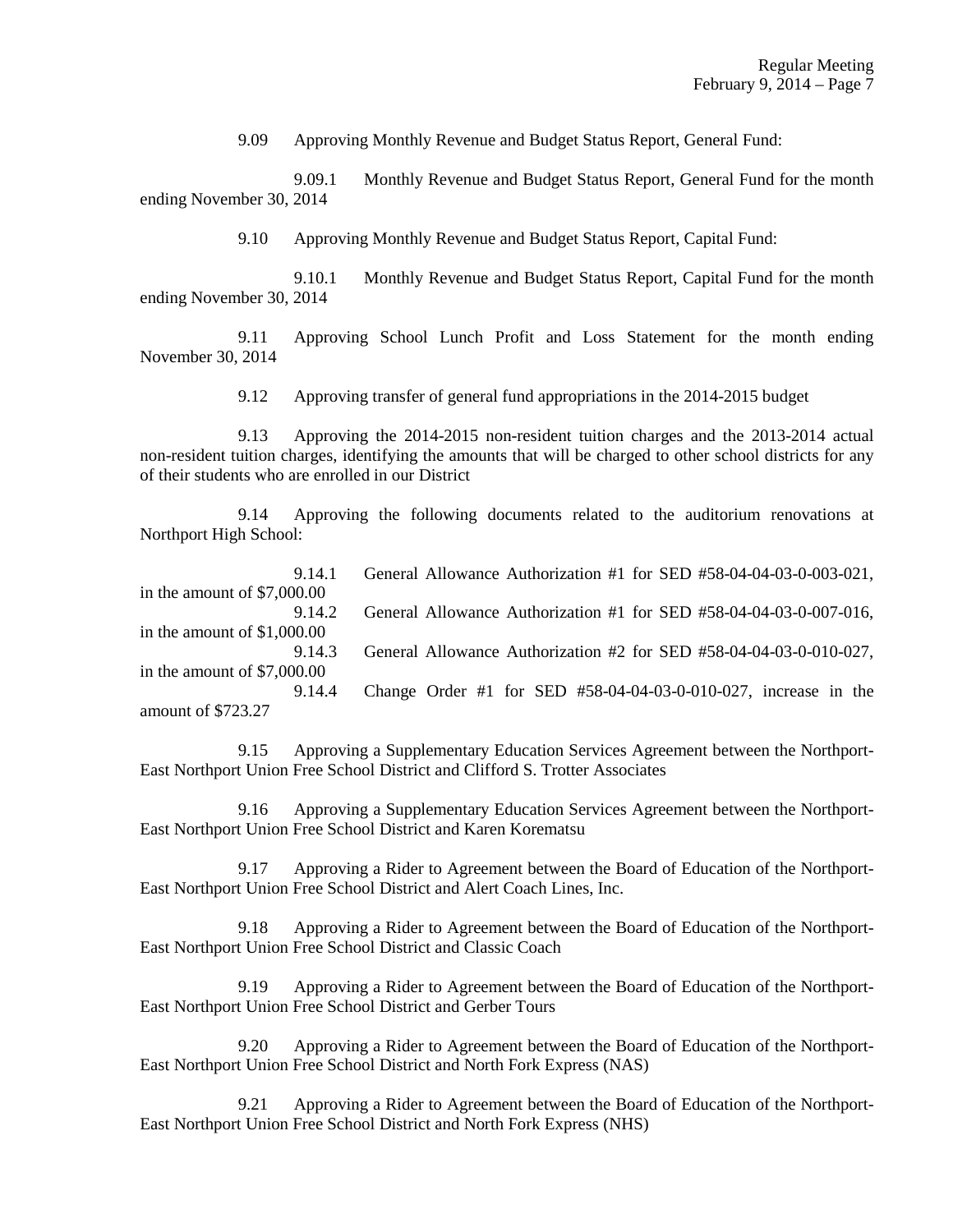9.22 Approving an Agreement between the Northport-East Northport Union Free School District and Little Flower Union Free School District

9.23 Recommendation to approve the following resolution:

 "BE IT RESOLVED, that the Board of Education hereby gratefully accepts a donation of \$10,200 from the Northport Middle School Student Activity Account, for the purposes of students attending the trip to Greenkill Outdoor Education Center February 25, 2015 to February 27, 2015 and increase the 2014- 2015 budget code A5540.4161.23.2902 by \$10,200 for this purpose.

 BE IT RESOLVED, that the Board of Education hereby approves an increase in the revenue code A2705 of the 2014-2015 budget by \$10,200 with the understanding that this increase in revenue is the result of donations from the Northport Middle School Student Activity Account."

9.24 Approving the following resolution:

 "BE IT RESOLVED, that the Board of Education hereby gratefully accepts a donation of \$2,400 from the Northport Middle School Student Activity Account, for the purposes of nursing services for the students attending the trip to Greenkill Outdoor Education Center February 25, 2015 to February 27, 2015 and increase the 2014-2015 budget code A2110.4161.23.2902 by \$2,400 for this purpose.

 BE IT RESOLVED, that the Board of Education hereby approves an increase in the revenue code A2705 of the 2014-2015 budget by \$2,400 with the understanding that this increase in revenue is the result of donations from the Northport Middle School Student Activity Account."

9.25 Approving the following resolution:

 "BE IT RESOLVED, that the Board of Education hereby gratefully accepts a donation of \$34,615 from the Northport Middle School Student Activity Account, for the purposes of students attending the trip to Greenkill Outdoor Education Center February 25, 2015 to February 27, 2015 and increase the 2014- 2015 budget code A2110.4161.23.2902 by \$34,615 for this purpose.

 BE IT RESOLVED, that the Board of Education hereby approves an increase in the revenue code A2705 of the 2014-2015 budget by \$34,615 with the understanding that this increase in revenue is the result of donations from the Northport Middle School Student Activity Account."

9.26 Approving the following resolution:

 "BE IT RESOLVED, that the Board of Education hereby gratefully accepts a donation of \$370 from the Northport-East Northport residents whose names are more fully set forth in the attached document, for the purposes of covering the cost of transportation for the Northport High School Urban Studies class field trip on January 14, 2015 and increase the 2014-2015 budget code A2110.4161.30.2902 by \$370 for this purpose.

 BE IT RESOLVED, that the Board of Education hereby approves an increase in the revenue code A2705 of the 2014-2015 budget by \$370 with the understanding that this increase in revenue is the result of donations from Northport-East Northport residents."

9.27 Approving the following resolution:

 "RESOLVED, that the Board of Education accept the donation of \$1,761.20 from Box Tops for Education and \$5.45 from Value Drugs Reward Program toward the purchase of supplies for Dickinson Avenue Elementary School and increase the 2014-2015 budget code A2110.5030.11.0200 by \$1,766.65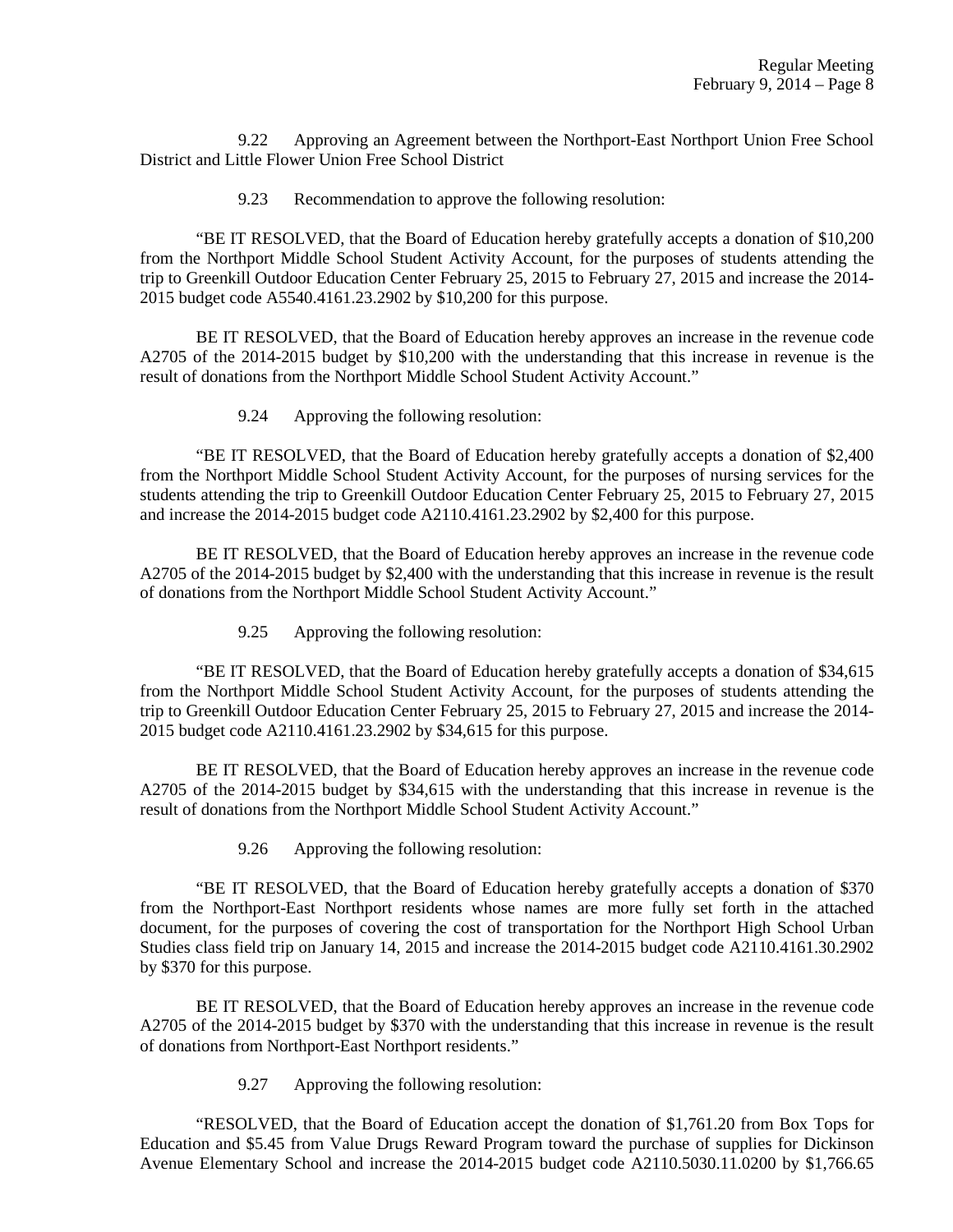for this purpose.

 RESOLVED, that the Board of Education hereby approves an increase in the revenue code A2705 of the 2014-2015 budget by \$1,766.65 with the understanding that this increase in revenue is the result of Dickinson Avenue Elementary School's participation in Box Tops for Education and Value Drugs Rewards Programs."

9.28 Receiving the following donations to the District:

 9.28.1 \$500.00 from Linda and Charles Gruhn to the Happy School Bus Scholarship

 9.28.2 \$150.00 from Margaret Trachtenberg to the David Trachtenberg Memorial Scholarship

 9.28.3 \$2,750.00 from ENMS Clash of the Classes Fundraiser and various ENMS Staff Members to the Leslie Spanko Memorial Scholarship

 9.28.4 \$100.00 from Anna and Charles Hernandez to the Lieutenant Commander Christopher Tragna Scholarship

 9.28.5 \$275.00 from the Dickinson Avenue PTSA to the Cultural Arts Program A2060.4900.00.2804

 9.28.6 \$924.00 from the Northport Middle School PTSA to the Cultural Arts Program A2060.4900.00.2804

 9.29 Approving Claims Auditor's Report for Warrants and Schedule of Claims for payments dated:

December 5, 2014 (Payroll Trust & Agency Warrant), December 15, 2014 (Accounts Payable Warrant), December 19, 2014 (Payroll Trust & Agency Warrant), December 30, 2014 (Accounts Payable Warrant), December 2014 (Claims Audit Report)

 9.30 Approving Claims Auditor's Report – Payroll Audit for Payroll Distribution/Audit dated December 5, 2014 (NHS)

 9.31 Approving a School Agreement 2015 between the Northport-East Northport Union Free School District and Journeys Into American Indian Territory (DAS)

 9.32 Approving a Supplementary Education Services Agreement between the Northport-East Northport Union Free School District and Perkins School for the Blind (Spec. Ed.)

 9.33 Approving a Reservation and Contract for Services between the Northport-East Northport Union Free School District and Sweetbriar Nature Center (OAS)

 9.34 Approving a Reservation and Contract between the Northport-East Northport Union Free School District and the Suffolk County Vanderbilt Mansion/Museum/Planetarium (FAS)

 9.35 Approving a Supplementary Education Services Agreement between the Northport-East Northport Union Free School District and Quogue Wildlife Refuge (NMS)

 9.36 Approving a Supplementary Education Services Agreement between the Northport-East Northport Union Free School District and Center for Science Teaching & Learning (NMS)

 9.37 Approving an Educational Theater Agreement between the Northport-East Northport Union Free School District and the John W. Engeman Theater at Northport (FAS)